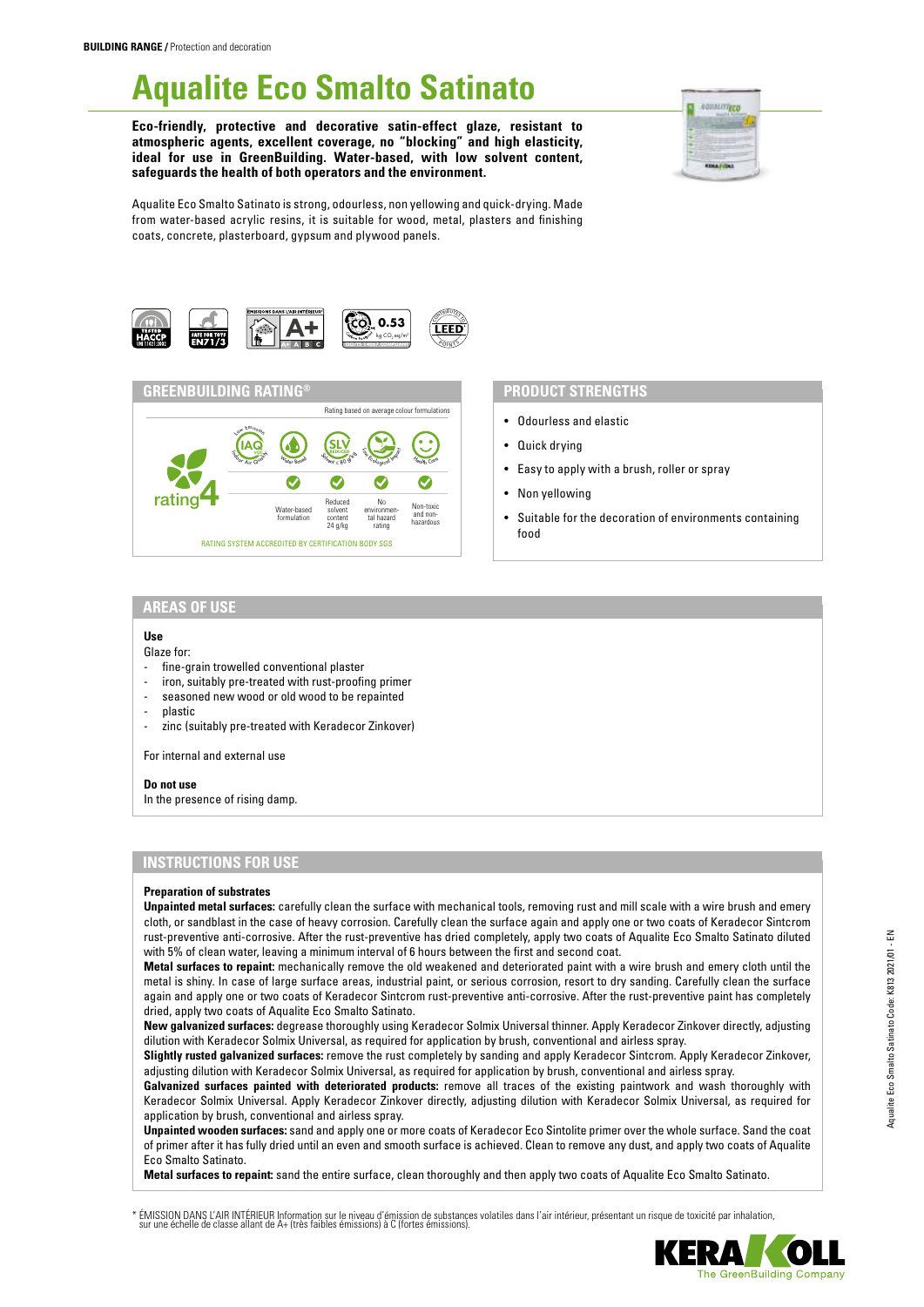## **INSTRUCTIONS FOR USE**

All the above mentioned substrates must be clean, dry and free from oil and grease.

**Plastered surfaces:** clean the various types of substrate carefully using suitable equipment to remove all traces of dirt, dust or efflorescence. Remove all sections of partially deteriorated synthetic or mineral-based paint coatings and coverings that are fragmenting or separating from the substrate, and apply Keradecor Prontofix primer. Wait for 6 hours, at environmental conditions of +23 °C and a R.H. ≤ 80%, before applying Aqualite Eco Smalto Satinato. In the presence of mould or biodeteriorating agents, repair first with Kerakover Activ. For the treatment of substrates other than those mentioned and for additional information on the types of intervention to be carried out, we recommend to consult Kerakoll's Guide to decorating and preparing substrates.

#### **Preparation**

Aqualite Eco Smalto Satinato is ready-to-use . Always remix the product before application.

#### **Application**

Aqualite Eco Smalto Satinato must be applied carefully in two coats over the entire surface, with a brush, roller or spraying equipment, diluted with water depending on requirements and the tools used, on substrates which are perfectly dry or with a humidity level not greater than 6%. Conditions required for decorating are ambient and substrate temperatures between +5 °C and +30 °C and relative ambient moisture lower than 80%. The minimum time between application of the first and second coat ranges from 6 to 12 hours, according to the substrate. In cases where different lots of coloured product are used, or when completing a job in which a tintometer has been used, it is advisable to mix the various quantities together so as to avoid slight differences in tone.

When using particularly bright colours, always apply a base coat of the same shade to achieve even coverage. In order to avoid colour differences when resuming jobs, special care must be taken when carrying out decorations over full backgrounds.

#### **Cleaning**

Residual traces of Aqualite Eco Smalto Satinato can be removed from tools using water before the product hardens.

#### **SPECIAL NOTES**

The colour chart is provided as a general indication only. We therefore recommend testing the product onsite to check the exact colour and coverage that will be obtained.

For bright or intense shades, always evaluate their sensitivity to ultraviolet light, as indicated in the reference colour chart and in our GreenDesign software. This information is also provided in the documentation enclosed with the product samples, or in the documentation produced by the colour measurement department when sending the formulations requested.

Protect all treated surfaces from rain and strong humidity during the first 48 hours following application. Especially thick applications of product in a single coat will result in longer full-depth drying times.

In the presence of gypsum surfaces or grouting, always apply Keradecor Prontofix first.

On intense shades, we recommend to apply the product wet on wet and without breaks, in order to avoid colour differences. Touch-ups may vary depending on various factors and may be visible even after the product has dried.

## **ABSTRACT**

*Protection and decoration of internal and external surfaces, by application, using a brush, roller or spray, of water-based satin finish glaze, with excellent resistance to atmospheric agents, high elasticity and absence of blocking. The quick-drying satin finish glaze, certified under EN 71/3, complies with the performance requirements necessary for the HACCP method. The product, such as Aqualite Eco Smalto Satinato, featuring a Carbon FootPrint (CFP) certified by SGS Italia S.p.A. as equal to 0.53 kg CO2 eq/m2 , calculated using the LCA method according to standards 14040 – 44 for the assessment of environmental impact, and a GreenBuilding Rating® 4, will be applied to metal surfaces that have been pre-treated with a specific anti-corrosion primer or to wood on a pre-sanded primer.*

| Appearance                                                    | white or coloured glaze                                                   |                          |
|---------------------------------------------------------------|---------------------------------------------------------------------------|--------------------------|
| Volumetric mass                                               | $\approx$ 1.25 kg/ $\ell$                                                 |                          |
| Chemical nature                                               | fine acrylic resins                                                       |                          |
| Viscosity                                                     | $\approx$ 3000 cPs, RVT 6 RPM 20                                          | <b>Brookfield method</b> |
| Pack                                                          | $0.75 - 2.5 - 14$ I tins                                                  |                          |
| Warning                                                       | protect from frost, avoid direct exposure to sunlight and sources of heat |                          |
| Temperature range for application                             | from $+5$ °C to $+30$ °C                                                  |                          |
| Gloss $(+60 °C)$                                              | $\approx 35$                                                              |                          |
| Humidity of the substrate                                     | $< 6\%$                                                                   |                          |
| Waiting time between 1 <sup>st</sup> and 2 <sup>nd</sup> coat | $\geq 6$ hrs                                                              |                          |
| Dilution with water                                           | max 5% by volume                                                          |                          |
| Coverage for 2 coats                                          | $\approx 0.1 - 0.2$ $\ell/m^2$                                            |                          |

*Values taken at +20 °C, 65% R.H. and no ventilation. Data may vary depending on specific conditions at the building site.*